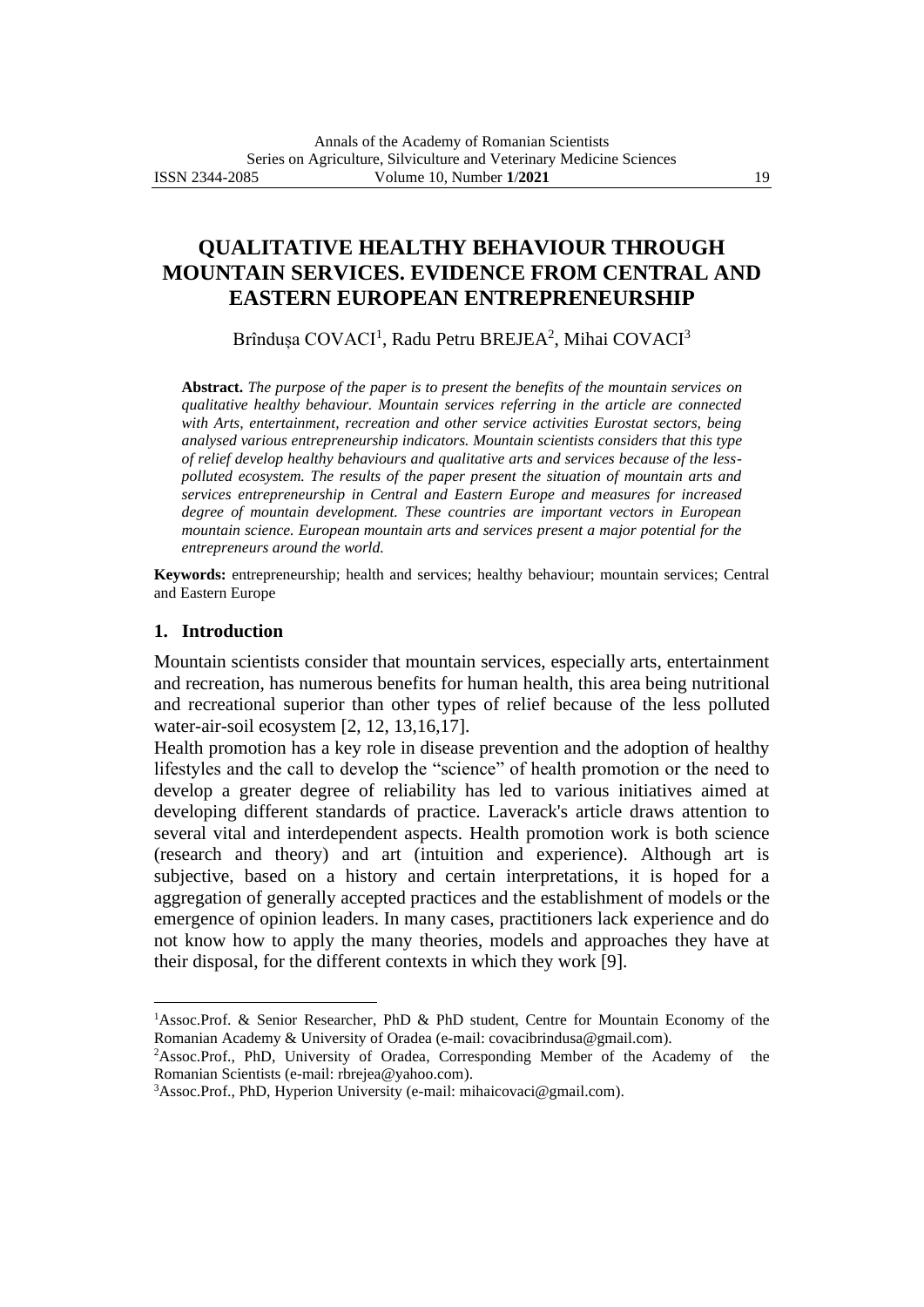A synthesis report published by the Health Evidence Network WHO: *What is the evidence on the role of the arts in improving health and well-being? A scoping review (2019)*, demonstrates how interventions through art can contribute to improving health and well-being, contributing to the prevention of a variety of mental problems and physical illnesses and support in the treatment or management of a range of acute and chronic conditions that occur throughout life. As such, artistic interventions are often low-risk, highly cost-effective, integrated and holistic treatment options for complex health challenges to which there are no current solutions [7].

According to the *Intersectoral action summary: the arts, health and well-being*  (WHO, 2019), the arts, including the performing arts, visual arts, design and crafts, digital and electronic arts, literature, cultural activities and events, have a crucial role to play in ensuring a healthy life and the promotion of well-being throughout life. Involvement through the arts sector can help social health factors such as the development of social cohesion, the reduction of loneliness and social isolation, the construction of individual and group identity, etc. Art programs have been shown to reduce conflict by promoting intercultural understanding by developing tolerance and cooperation between different groups. In addition, art programs can help reduce both social inequalities and increase equity in health by developing skills, promoting and strengthening the capacity for social inclusion and can give each child a better start in life (through more effective language acquisition), improving the mother-child connection, etc. It has been found that programs involving art lead to a better degree of health awareness, promote a healthier diet and reduce risky behavior such as drug and alcohol use or engaging in unprotected sex. Art programs improve empathy, encourage positive attitudes toward people with mental and physical illnesses, and promote resilience among people with health conditions. The arts are also effective in reaching people at higher risk to health such as children in care, the homeless and people who may be discriminated against on the basis of race, ethnicity, gender or sexuality [22].

In the report *A systematic review of the subjective wellbeing outcomes of engaging with visual arts for adults ("working-age", 15-64 years) with diagnosed mental health conditions*, Tomlinson et al. [21] demonstrated and argued that visual arts and related artistic, creative, and craft practices have the potential to enhance the subjective well-being of adults affected by mental health conditions. The potential for progressive recovery, for the re-employment of people whose confidence and capacity have been rebuilt and restored, was based on the encouragement and construction of a new identity of "artist". Using research techniques combined with appropriate theories and using standardized wellness measures, research would lead us to a better understanding of the capacity of the visual arts and can better guide us in helping to improve the well-being of adults facing mental health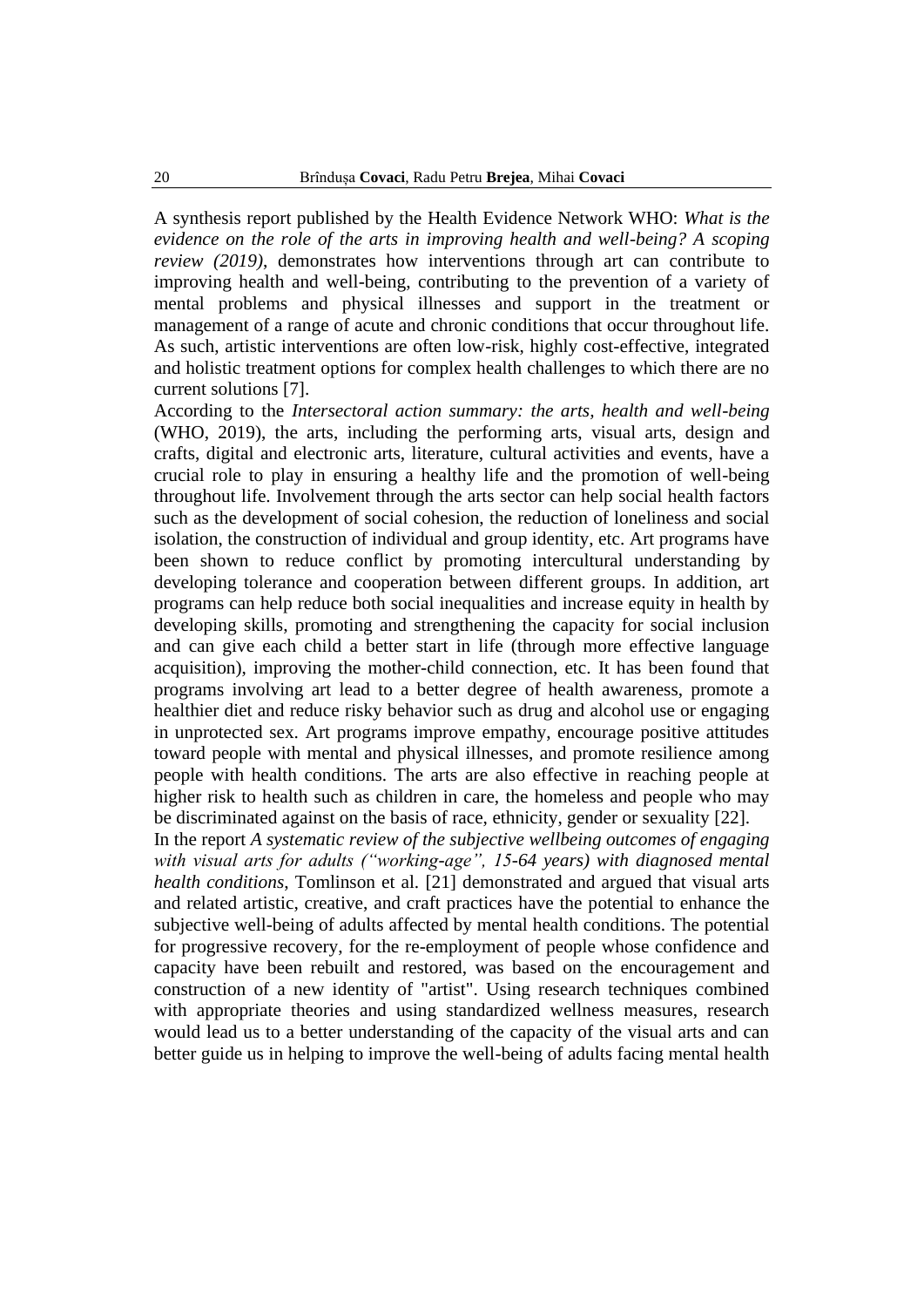problems. Such research could inform and lead to a better understanding of the precise contexts and mechanisms of the effectiveness of art interventions.

A consistent and well-documented report prepared by APPG [1], sends us three key messages: the arts can help us maintain good health, can help us recover and sustain a longer and better lived life; the arts can positively prevent the major challenges facing health and social care (aging, better long-term conditions, loneliness and mental health); the arts can help save money on health and welfare services.

Artists can help facilitate the creative state that leads to open access to feelings of flow and maybe even spirituality. Health artists are not shamans or healers or therapists but facilitators of the transcendent power of art. They can help and support caregivers and staff in their painful and highly meaningful experiences of caring for others and managing medical situations, the complexity of life and death [18].

As both artistic therapies and the arts in the field of health care grow and health promotion practices are established, numerous "subset" disciplines will be developed in this field. In music, these include medical music therapy, medical ethnomusicology, ethno-musical therapy, recovery music, community music therapy, neurological music therapy, and countless individual methods that "apply" or involve music in health practices. Moreover, there are additional social and individualized uses of the arts outside of discrete environments, such as daily coping practices, the use of MP3 players as a coping resource, and so on. Music is explored more regularly to promote health and based on conventional scientific evidence, it is applied instead of more invasive, risky and expensive health interventions. In healthcare and biomedical systems around the world, where highly technical, pharmacology-based treatments are normal, art therapy is making significant progress. As a low-risk and cost-effective intervention, music and other art forms have the potential to improve health outcomes while reducing the number of injuries and deaths from invasive medical tests and treatments [19]. The subject of arts, entertainment, recreation and others services for human health presents higher interests in Central and Eastern Europe entrepreneurship, especially for the mountain area. The authors consider as a case study the screening of the mountain entrepreneurship for arts, entertainment, recreation and other services which support the human health. The paper present important data for current and future arts and services mountain entrepreneurs.

### **2. Materials and Methods**

Data has been extracted from Eurostat [4, 5, 6] (for the country which report data to European Commission) and Statista [20] and processed in Excel and SPSS. In SPSS it has been realized the descriptive statistics, presenting the histogram, normal Q-Q plot, detrended normal Q-Q plot and the interquartile diagram. Data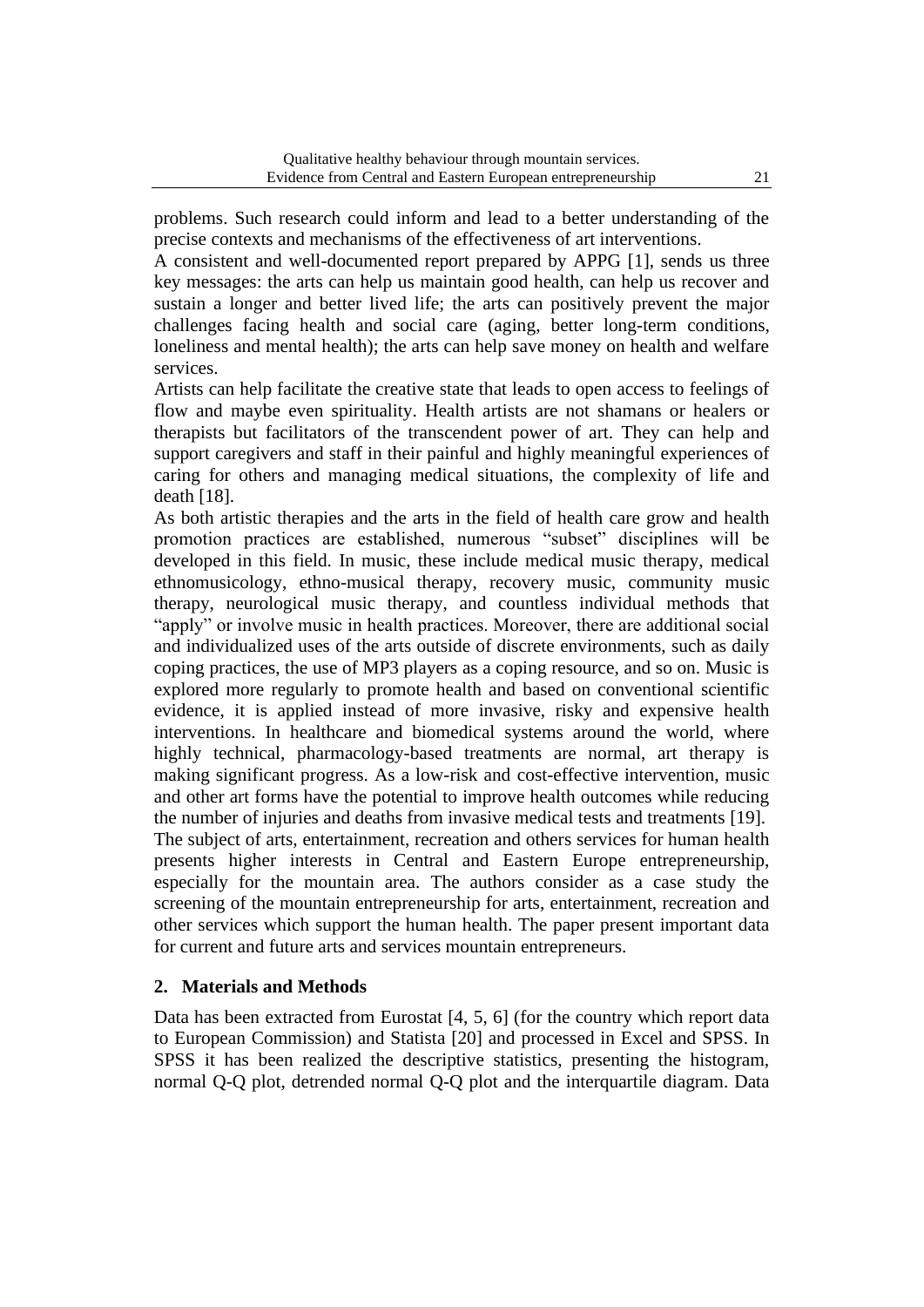has been verified through M-Estimators, as Huber's M-Estimator (the evaluation of the constant was 1.339), Tukey's Biweight (the evaluation of the constant was 4.685), Hampel's M-Estimator (the evaluation of the constant was 1.700, 3.400 and 8.500) and Andrews' Wave (the evaluation of the constant was 1.340\*pi). Regarding the normality tests it has been applied Kolmogorov-Smirnova and Shapiro-Wilk.

In the discussed period, Eurostat data regarding *Arts, entertainment, recreation and other service activities* sectors, show increases for the *Population of active enterprises* index, respectively Bulgaria (29.53%), Croatia (3.29%), Hungary (25.52%), Lithuania (94.19%), Romania (81.87%) and Slovakia (15.23%). On the other hand, Austria (-14.20%) reduced the population of active enterprises, but it increased the value of *Arts, entertainment, recreation and other service activities* sectors. In the period 2016-2017, increases of the activity were in the Czech Republic (3.19%), Estonia (4.17%), Poland (7.30%) and Slovakia (9.07%), while Latvia (-5.91%) reduced its activity. Specific for the mountain area *Population of active enterprises in t – number* present fluctuation in Bulgaria 16.66%, Czech Republic -3.99%, Croatia 15.92%, Austria 0.39%, Poland 8.56% (2016/2017), Romania 33.48%, Slovakia 49.62%.

#### **3. Results and Discussions**

Entrepreneurship regarding *Arts, entertainment, recreation, and other service activities* for rural and urban area presents between 2015-2017 period important fluctuations in Central and Eastern European countries. In the analyzed period, the index *Population of active enterprises* grew up in Austria with 2.96%, Bulgaria 7.11%, Croatia 25.01%, Czech Republic 5.46%, Estonia 10.01%, Hungary 23.73%, Lithuania 16.26%, Romania 18.63%, Slovakia 15.35% and Latvia decrease -5.91%.

Specific for *Arts, entertainment and recreation,* in 2013-2018 period, Eurostat data presents relevant indicators which influenced the entrepreneurship from Central and Eastern European countries. *Population of active enterprises in t – number* changed in Austria -14.00%, Bulgaria 34.06%, Czech Republic 34.02%, Estonia 24.04%, Croatia 73.20%, Hungary 47.78%, Lithuania 63.51%, Latvia 103.20%, Romania 74.99%, Slovakia 68.72. *Enterprises newly born in t-1 having survived to t – number* fluctuate in Austria -21.36%, Bulgaria 20.22%, Czech Republic 45.84%, Croatia 15.84%, Hungary 129.43%, Lithuania 62.03%, Latvia 96.79%, Romania 113.84%, Slovakia 90.76%. *Persons employed in the population of active enterprises in t – number* variate Austria -7.22%, Bulgaria 23.44%, Czech Republic -17.91%, Estonia 36.84%, Croatia 24.02%, Hungary 67.20%, Lithuania 5.00%, Latvia 12.43%, Romania 25.67%, Slovakia 34.33%. *Employees in the population of active enterprises in t – number* changed in Austria -1.18%, Bulgaria 20.84%, Czech Republic -24.98%, Estonia 65.77%,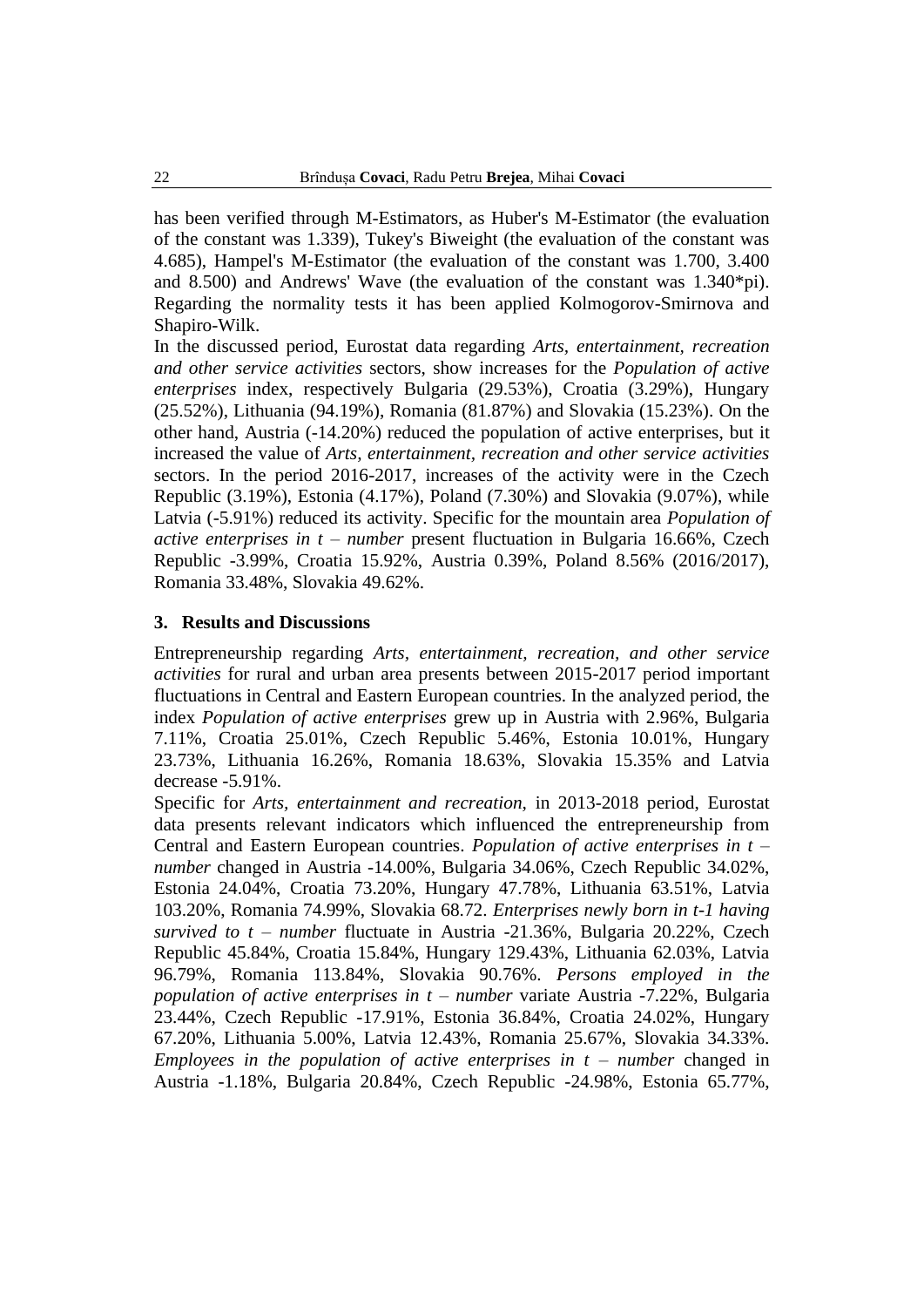Croatia 21.29%, Hungary 64.31%, Lithuania -2.31%, Latvia 2.85%, Romania 14.14%, Slovakia 15.10%. *Persons employed in the population of enterprises newly born in t-1 having survived to t – number* fluctuate in Austria -9.10%, Bulgaria 2.66%, Czech Republic -12.08%, Croatia 35.09%, Hungary 89.56%, Lithuania 20.86%, Latvia 60.12%, Romania -19.14%, Slovakia 16.24%. *Persons employed in the year of birth in the population of enterprises newly born in t-1 having survived to t – number* variate in Austria -21.51%, Bulgaria 3.25%, Czech Republic -22.13%, Croatia 22.63%, Hungary 97.78%, Lithuania -13.46%, Latvia 14.70%, Romania 58.79%, Slovakia 64.10%. *Birth rate: number of enterprise births in the reference period (t) divided by the number of enterprises active in t – percentage* changed in Austria 1.50%, Bulgaria 7.24%, Czech Republic 34.62%, Estonia 21.57%, Croatia 1.79%, Hungary 17.26%, Lithuania -38.34%, Latvia - 16.42%, Romania -26.88%, Slovakia 87.21%.

Regarding *other service activities*, the Eurostat analyzed indicators variate considerable in 2013-2018 period. *Population of active enterprises in t – number* having fluctuation in Austria 20.51%, Bulgaria 21.16%, Czech Republic -6.71%, Estonia 21.22%, Croatia 7.24%, Hungary 67.82%, Lithuania 37.49%, Latvia 33.38%, Romania 31.44%, Slovakia 58.90%. *Enterprises newly born in t-1 having survived to t – number* variate in Austria 37.90%, Bulgaria 0.06%, Czech Republic -23.89%, Croatia -0.61%, Hungary 256.81%, Lithuania 13.92%, Latvia - 6.42%, Romania 59.47%, Slovakia 55.85%. *Persons employed in the population of active enterprises in t – number* variate in Austria 6.28%, Bulgaria 13.29%, Czech Republic -24.45%, Estonia 16.46%, Croatia -0.54%, Hungary 80.02%, Lithuania -1.13%, Latvia 14.20%, Romania 16.58%, Slovakia 43.85%. *Employees in the population of active enterprises in t – number* changed in Austria -1.79%, Bulgaria 4.17%, Czech Republic -22.11%, Estonia 30.73%, Croatia 4.38%, Hungary 70.59%, Lithuania -14.16%, Latvia 15.38%, Romania 8.66%, Slovakia 15.52%. *Persons employed in the population of enterprises newly born in t-1 having survived to t – number* fluctuate in Austria 37.19%, Bulgaria -8.71%, Czech Republic -37.65%, Croatia -13.01%, Hungary 296.59%, Lithuania - 15.03%, Latvia -24.81%, Romania 29.97%, Slovakia 31.19%. *Persons employed in the year of birth in the population of enterprises newly born in t-1* having survived to t – number variate in Austria 18.21%, Bulgaria 0.45%, Czech Republic -42.32%, Croatia -9.20%, Hungary 281.72%, Lithuania -41.93%, Latvia -33.81%, Romania 48.14%, Slovakia 39.65%. *Birth rate: number of enterprise births in the reference period (t) divided by the number of enterprises active in t – percentage* changed in Austria 15.57%, Bulgaria 4.32%, Czech Republic -3.56%, Estonia 10.94%, Croatia -3.78%, Hungary 13.97%, Lithuania -30.90%, Latvia - 32.05%, Romania -25.65%, Slovakia 37.61%.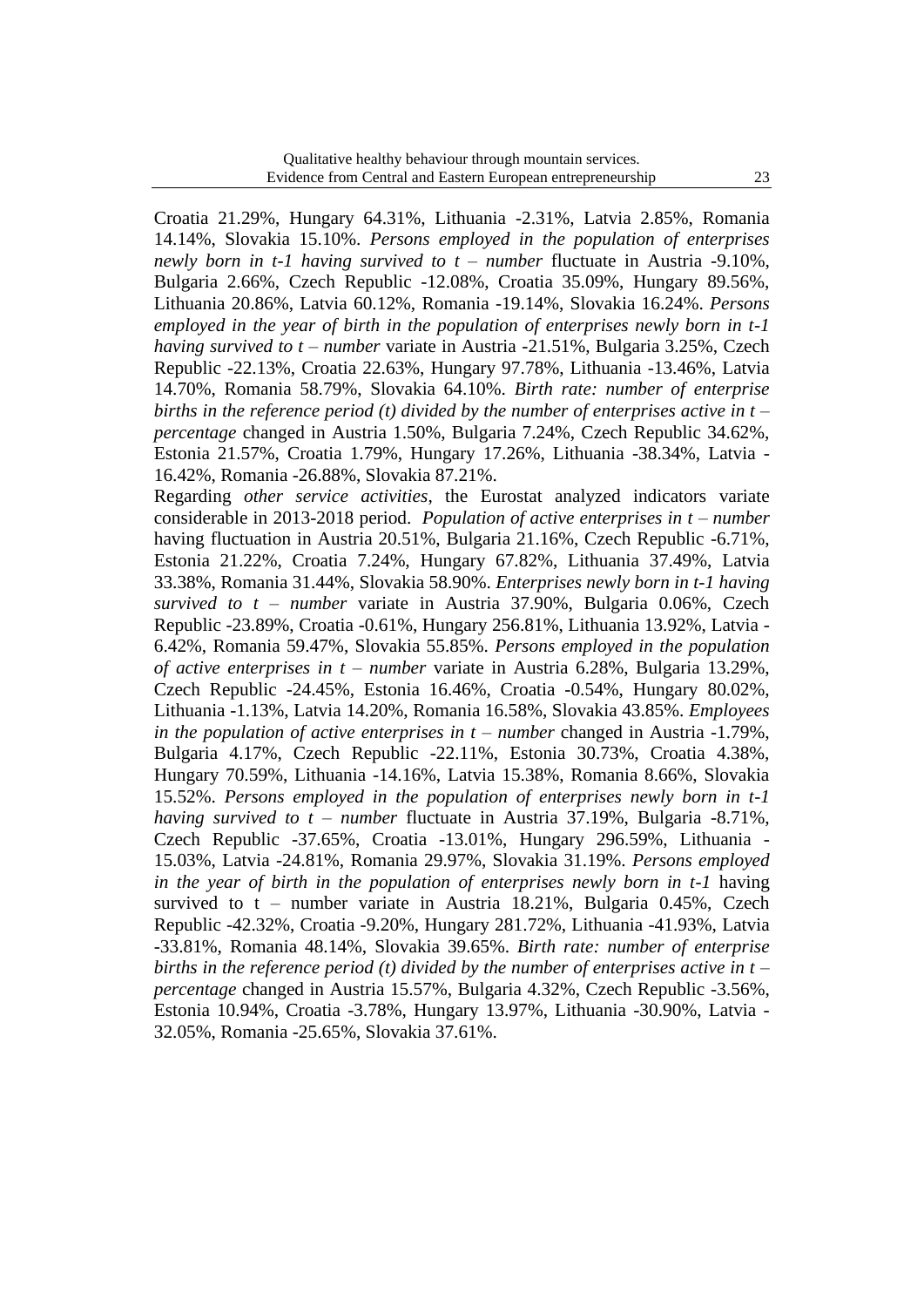In 2008-2017 period, Austrian *population of active enterprises* decrease by - 8.38%. In 2011-2017 period, Romanian population of active enterprises has been increased by 81.87% (Fig. 1).



**Fig. 1.** Population of active enterprises in Austria and Romania Source: Designed by authors according to Eurostat [4, 5, 6].

As seen in Fig. 1, in 2011-2017 period, the dynamics for Romanian *population of active enterprises* has been more sustained in Romania than in Austria. Specific for Austrian Tyrol region and for its counties, respectively for the Romanian North-East region and its counties, the index Art, entertainment and recreation, and other activities follow trends from these country (Fig. 2).



**Fig. 2.** Population of active enterprises in Tyrol and North-East, respectively its counties Source: Designed by authors according to Eurostat [4, 5, 6].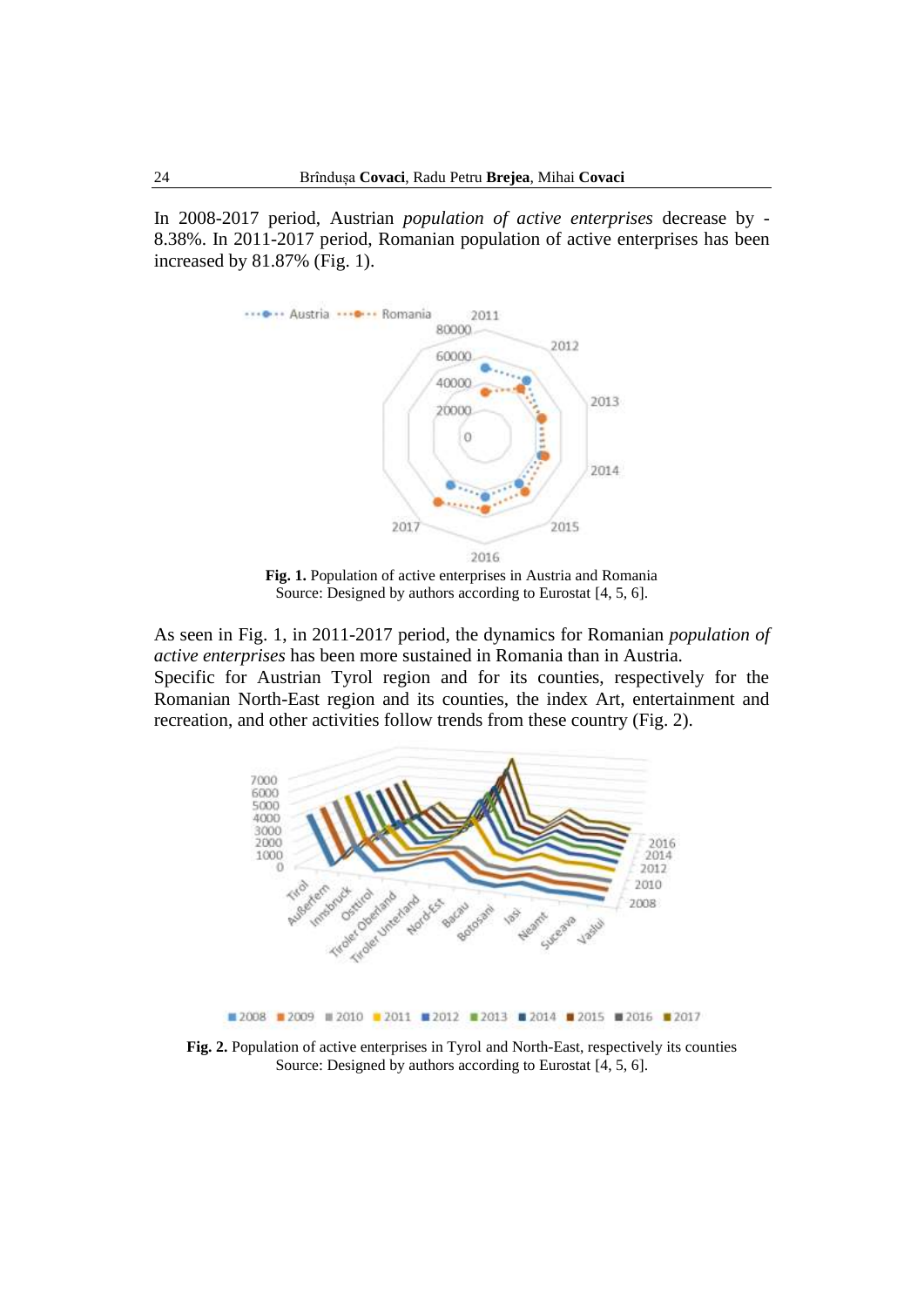In 2008-2017 period, Tyrolian Außerfern county increase its index with 21.01%, expansion based on entertainment and recreation services for tourists, especially in rural area. It was developed a tourism based on educational and agriculture issues.

According to Statista [20], the share of economic activity in the primary, secondary and tertiary sectors in GDP changed significantly, between 2008 and 2016, in the North-East region of Romania [3]. Thus, agriculture reduced its volume of activity by 33.84%, industry by 14.29%, while services registered average increases by 12.36%. The most important explanation is related to the development of the *entertainment and hospitality* sector, especially in the case of people of Romanian origin who live in other countries and who come to Romania occasionally, preferably during the summer months or seasonal holidays. North-Eastern Botosani county increase its index by 405.22%, based on clusters and services from entertainment. The degree of entrepreneurship of the North-East region of Romania has increased considerably based on the financial power of emigrants who have invested heavily in their businesses in their native places [8]. Specific for the North-East area of Romania, the descriptive statistics for *Art, entertainment, recreation, and other activities services* (Fig. 3 - panels a, b, c, d) show an average of 3,527.88 with a standard error of 594.480, 95% confidence interval with the lower limit of 2,122.15 and the upper limit of 4,933.60, value

lower average 5% of 3,531.03, median of 4,046, variance of 2,827,251.839, standard deviation of 1,681.443, minimum of 1,478 in 2010, maximum of 5,521 in 5,521, interval of 4,043, interquartile range of 3,267, stroke of -284 with a standard error of .752, Kurtosis of -2.115 with a standard error of 1.481.

At a first analysis, the distribution curve is relatively symmetrically central, and the scores around the average are very concentrated, with the aspect of leptocurticity, although the distribution is unimodal.

Working hypothesis for the North-East region of Romania: the distribution of scores is considered normal and, therefore, parametric tests will be applied. The extreme values of the distribution, although they are in very small numbers, change the appearance of the histogram, by inducing a positive asymmetry, being still clinically important. The concentration of a large number of scores around the average ( $M = 3,527.88$ ) produces a certain leptocurticity of the distribution, due to the related phenomena in the Romanian economy. The logarithm of the values obtained, on to the universally accepted statistical rules, allowed to balance the distribution according to the normal Gauss-Laplace curve.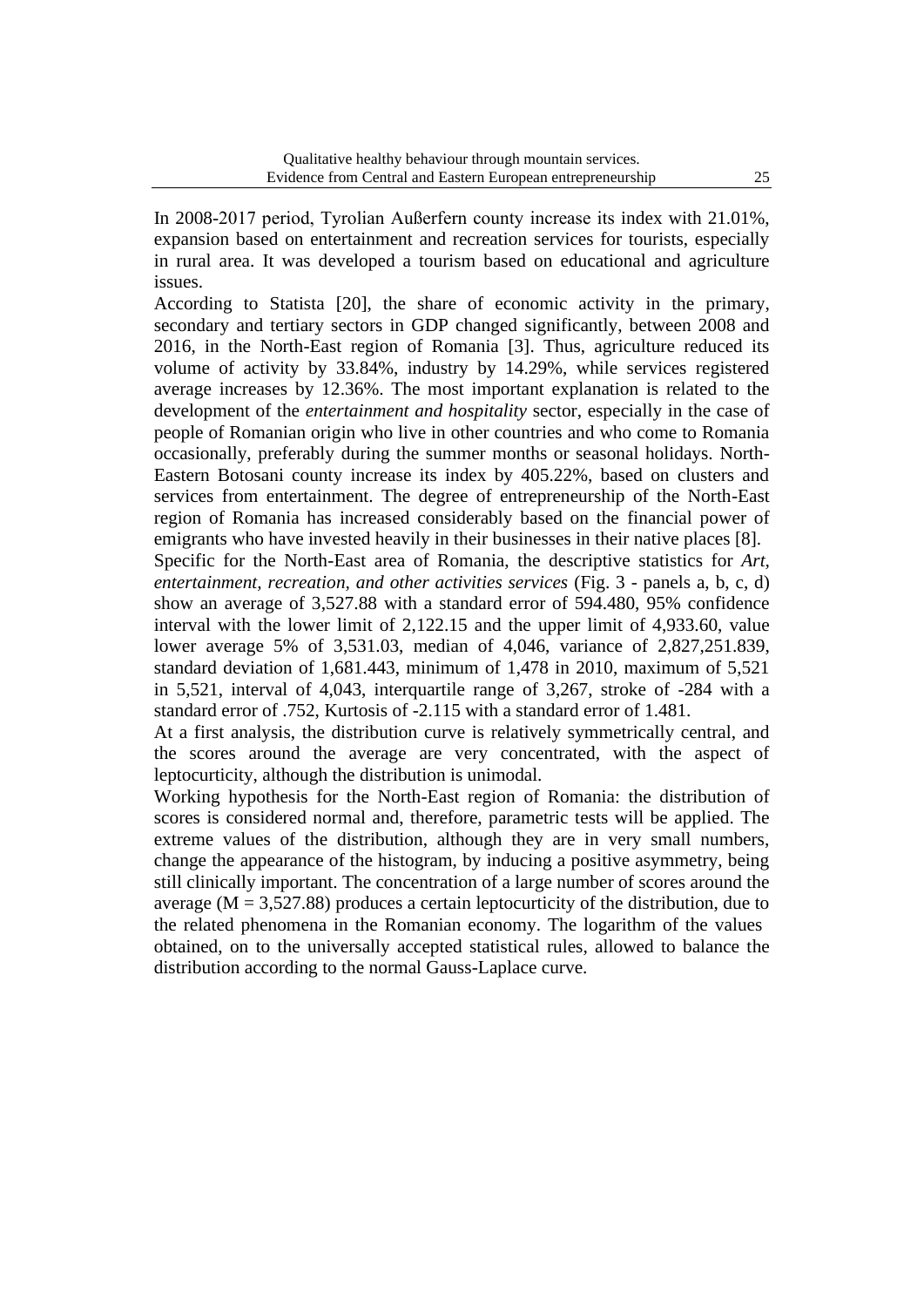

**Fig. 3** panel a. Histogram



**Fig. 3** panel b. The graph of the Q-Q normal plot distribution, after logarithm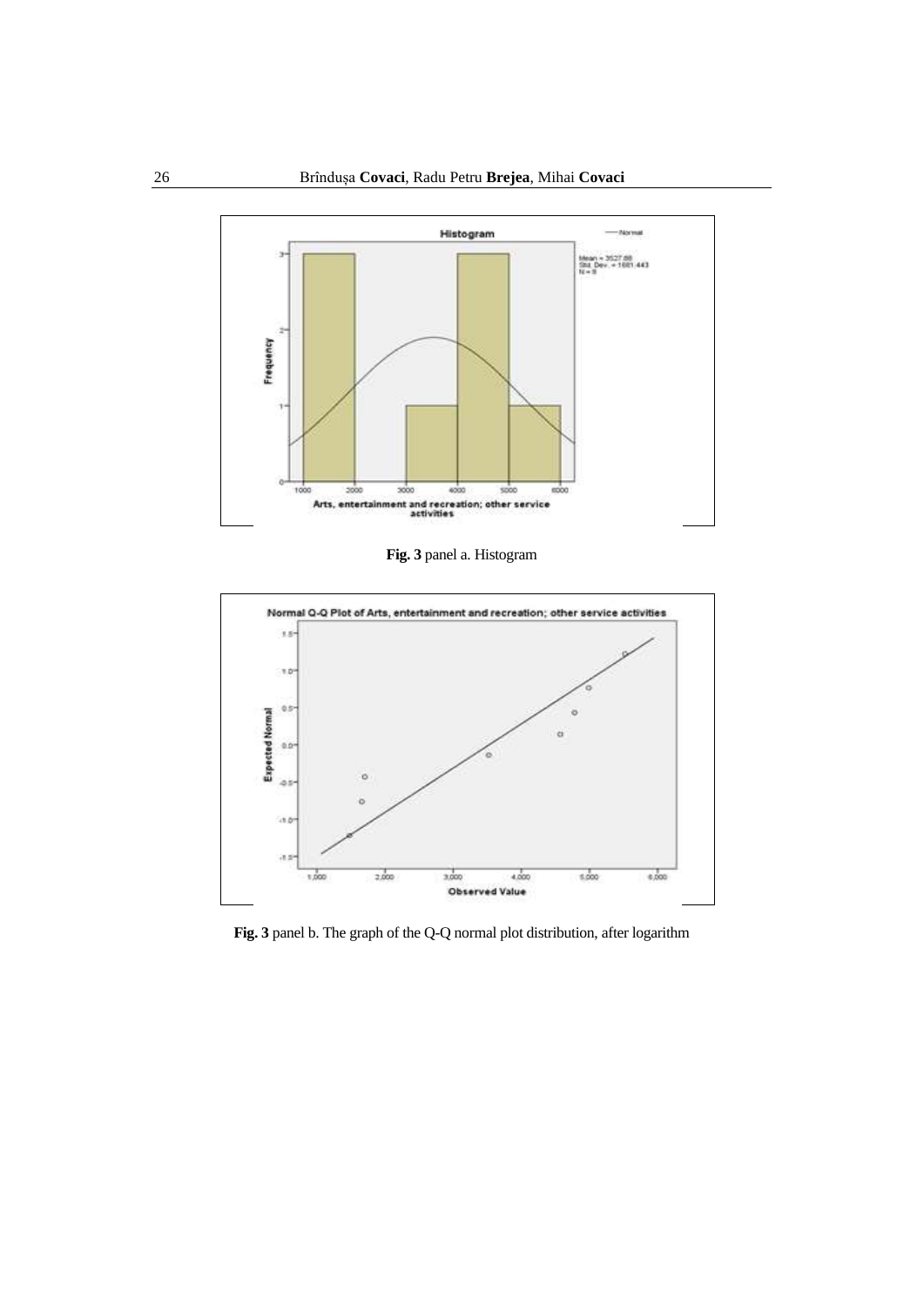

**Fig. 3**. panel c. The dispersion of the observed scores, compared to normal, by the Q-Q detrended plot test, after logarithm



Fig. 3 panel d. Inter-quartile diagram

**Fig. 3.** Descriptive statistics for Arts, entertainment, recreation, and other services in the Romanian North-east region Source: Processed by author according to Eurostat [4, 5, 6].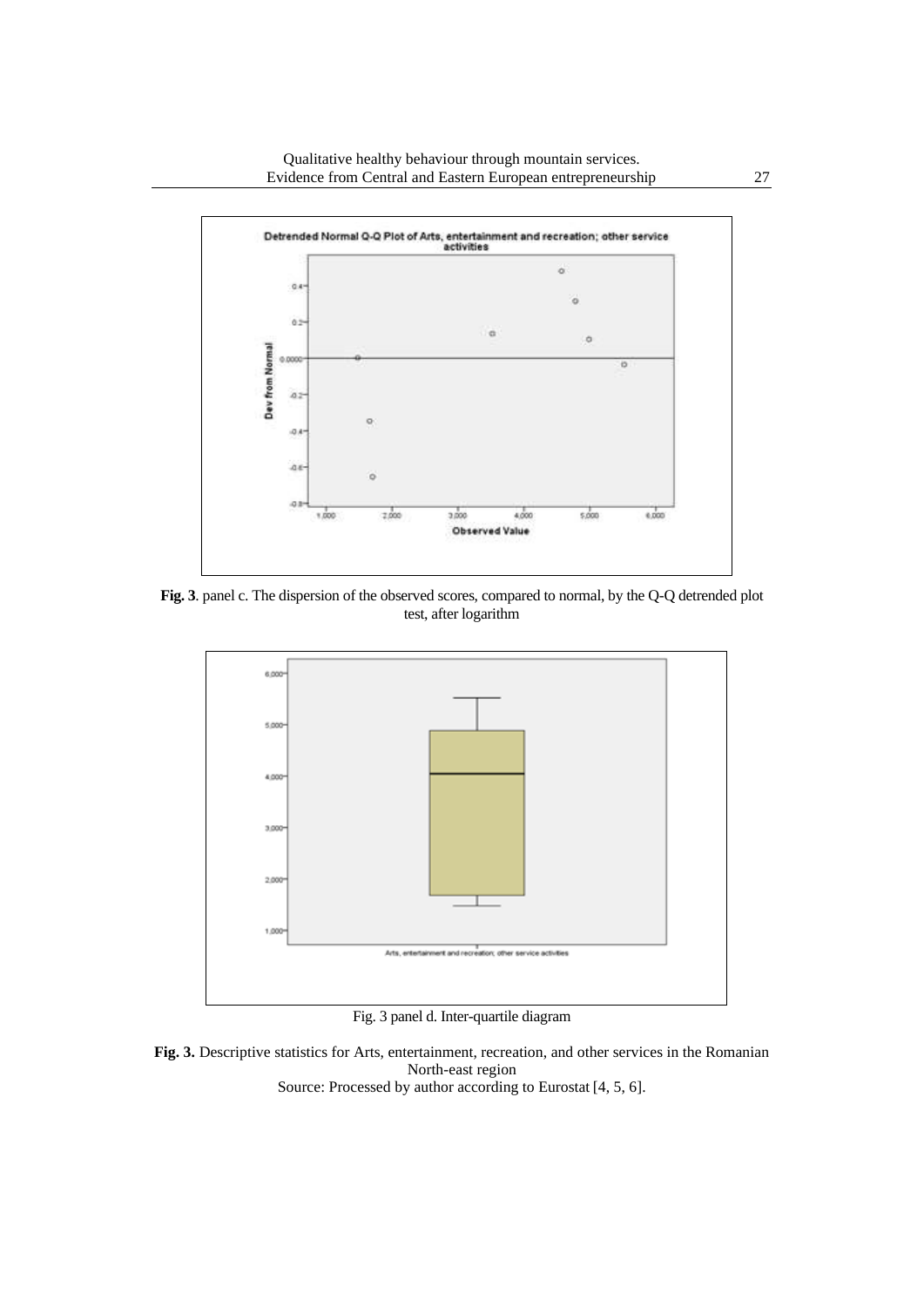The normal Q-Q plot test, after logarithm, shows a distribution of real scores around normal values, represented by the oblique line in the graph, which corresponds to a normal distribution. The Q-Q detrended plot test, on the dispersion of empirical scores to normal, represented by the right with the score z  $= 0$  for the mean and standard deviation 1, after logarithm, shows that they fall within a standard deviation, corresponding to a normal distribution.

The central trend for this sector in the analyzed period, amounting to 3,527.88 (average), shows that the north-eastern population of the active enterprises in the analyzed sector increased from 2008 (1,703) to 2015 (5,521). During the analyzed period, the hypothesis H1 (intensification of the activity) was verified, the frequency having a total variation of 1.5 - from 0.5 to 1.5.

The statistics, presented above, and the histogram confirm the high agglomeration and the development trend of this sector in the northeastern region of Romania. At the same time, statistics confirm the intensification of the sector growth, especially for arts and entertainment.

Regarding European mountain entrepreneurship, the sectors *Arts, entertainment, recreation, and other service activities*, variate for the indicator *Population of active enterprises in t - number* as follow in Bulgaria with 90.39%, Czech Republic -35.48%, Spain 18.94%, France 45%, Croatia 2.93%, Italy 6.44%, Austria -4.95%, Poland 8.56%, Portugal 8.29%, Romania 312.29%, Slovakia 47.59%. *Enterprises newly born in t-3 having survived to t – number* variate in Bulgaria -1.29%, Czech Republic -32.69%, Croatia -15.38%, Austria -10.93%, Poland -2.18% (2016/2017), Romania 0.20%, Slovakia 196.60%. *High growth enterprises measured in employment (growth by 10% or more) – number* changed in Bulgaria -1.11%, Czech Republic -26.32%, Croatia -30.00%, Austria -17.24%, Romania 166.67%, Slovakia 28.57%. *Persons employed in the population of active enterprises in t – number* fluctuate in Bulgaria 3.28%, Czech Republic - 26.21%, Croatia 28.03%, Austria 2.74%, Poland 4.40%, Romania 26.49%, Slovakia 40.25%. *Birth rate: number of enterprise births in the reference period (t) divided by the number of enterprises active in t – percentage* having fluctuation in Bulgaria -0.56%, Czech Republic 3.82%, Croatia 22.49%, Austria 7.36%, Poland 15.93% (2016/2017), Romania -40.44%, Slovakia 52.22%. *Death rate: number of enterprise deaths in the reference period (t) divided by the number of enterprises active in t – percentage* presents variation in Bulgaria 13.28%, Czech Republic 6.30%, Croatia -29.54%, Austria 14.19%, Romania -24.91%, Slovakia - 9.40%. *Survival rate 3: number of enterprises in the reference period (t) newly born in t-3 having survived to t divided by the number of enterprise births in t-3 – percentage* changed in Bulgaria 0.31%, Czech Republic 61.02%, Croatia 81.89% (2016/2017), Austria 1.45%, Romania -73.62%, Slovakia 33.41%. *3-year-old enterprises' share of the business population – percentage* fluctuate in Bulgaria -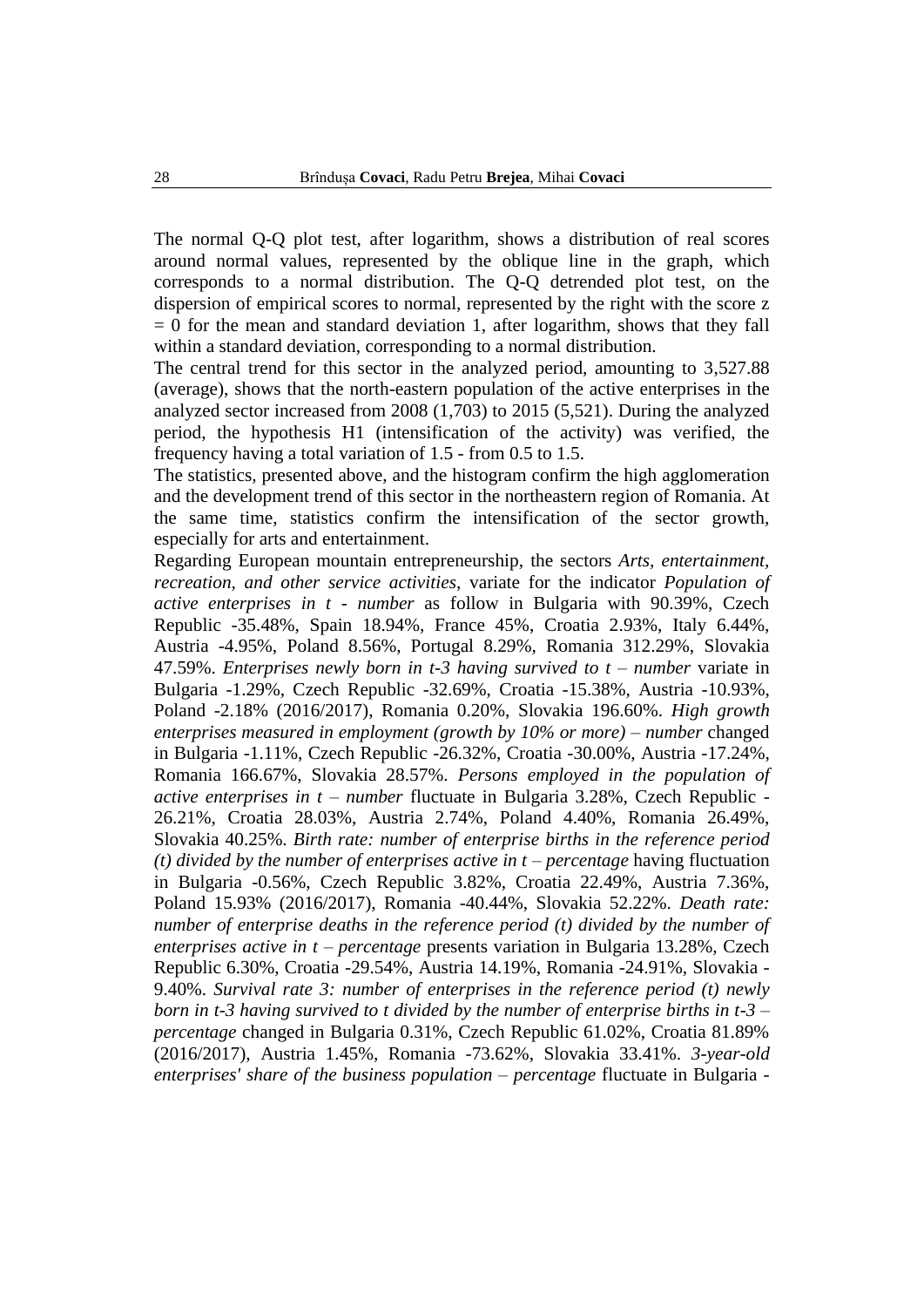15.32%, Czech Republic -29.92%, Croatia -27.10%, Austria -11.18%, Poland - 9.88%, Romania -24.81%, Slovakia 98.28%. *Employment share of 3-year-old enterprises: Number of persons employed in enterprises newly born in t-3 having survived to t, divided by the number of persons employed in the population of active enterprises in t – percentage* variate in Bulgaria 1.68%, Czech Republic - 19.82%, Croatia -44.80% (2016/2017), Poland - 6.84% (2016/ 2017), Romania - 14.92%, Slovakia 73.26%.

The paper presents the situation of arts, entertainment, recreation and others services for human health from the Central and Eastern Europe entrepreneurship and behaviors, especially for the mountain area. Reading the article, entrepreneurs should understand the behavior regarding Central and Eastern European arts and services, especially from the mountain area. The entrepreneurs could understand the tendencies from different countries, in order to place their investments in one country or another [14]. European arts and services business mountain environment present a major potential for entrepreneurs around the world.

The article show that qualitative choice and healthy behavior could be implemented at the superior level in the mountain area because the natural ecosystem of this area is better developed than low-land areas. An additional argument in favor of the mountain area is the lower degree of pollution, which, as a consequence, may offer more opportunities for business development in this region [10, 11, 15].

As seen, the expansion from Central and Eastern European countries (except Austria), and their regions, is considerable. But, differently from Austria, the entrepreneurship of the other Central and Eastern European countries is based on European funds insertion, and other volatile funds, and not to real economy growth. Potential investors could have important contributions on real economic growth from Central and Eastern European countries, especially from the mountain area. Understanding the behavior of European mountain arts and services consumer, the entrepreneurs should be able to offer adequate market response.

## **Conclusions**

(1) The paper demonstrates that the mountain entrepreneurship regarding arts, entertainment, recreation and other services for human health, increased continuously in Europe, especially in Central and Eastern Europe. Austria represent a model to be followed by the other European countries, and not only. In Austria, the population is educated to understand the benefits of the arts, entertainment, recreation and other services on human health. An emergent country in this sense is Romania, another country from Central and Eastern Europe.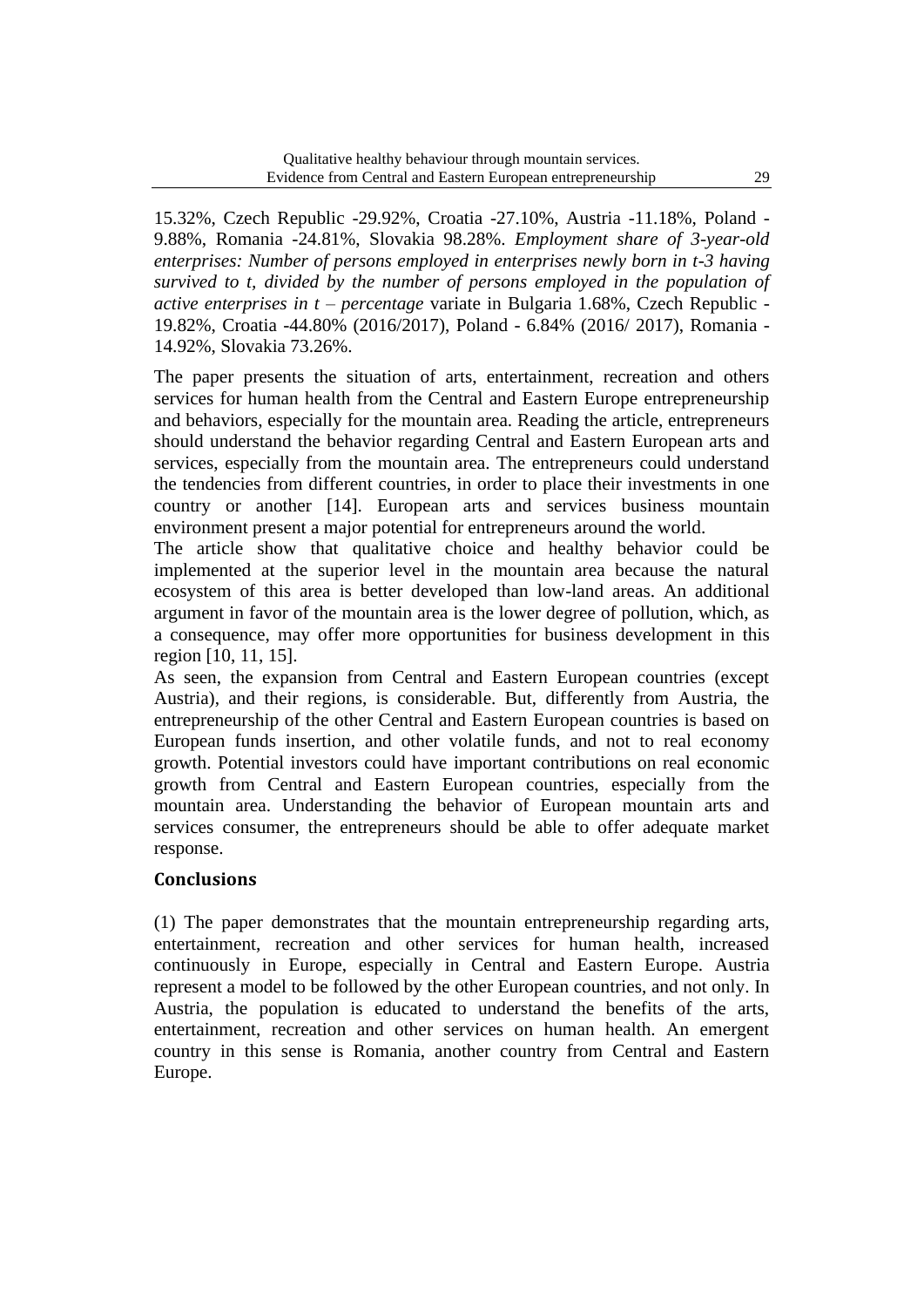(2) A key challenge for the future of health promoting will be the development of a framework where capable professionals will reduce the gap between theory and practice, and thus others will be able to apply "art and science" in various medical contexts, including vulnerable populations. But understanding how to best apply both art and science in this field requires not only scientific supremacy but also the ability to judge real and be realistic. For health professionals, the arts can facilitate the explanation of diseases, can develop understanding and diagnostic skills, can explain symptoms through the use of various art forms. It has been found that art programs applied in medical education and health care organizations improve the mental health and well-being of staff and reduce stress and burnout. It has been found that similar community programs for informal caregivers improve resilience.

## **R E F E R E N C E S**

- [1] APPG, Creative Health: The Arts for Health and Wellbeing. Second Edition. All-Party Parliamentary Group on Arts, Health and Wellbeing - Inquiry Report, (2017), [https://www.culturehealthandwellbeing.org.uk/appg](https://www.culturehealthandwellbeing.org.uk/appg-inquiry/Publications/Creative_Health_Inquiry_Report_2017_-_Second_Edition.pdf)[inquiry/Publications/Creative\\_Health\\_Inquiry\\_Report\\_2017\\_-\\_Second\\_Edition.pdf,](https://www.culturehealthandwellbeing.org.uk/appg-inquiry/Publications/Creative_Health_Inquiry_Report_2017_-_Second_Edition.pdf) Accessed on February 8, 2021.
- [2] Bentivoglio, D., Savini, S., Finco A., Bucci, G., Boselli, E., Quality and origin of mountain food products: the new European label as a strategy for sustainable development, Journal of Mountain Science, Vol. 16, No. 2, 428-440 (2019), [https://doi.org/10.1007/s11629-018-4962](https://doi.org/10.1007/s11629-018-4962-x) [x,](https://doi.org/10.1007/s11629-018-4962-x) Accessed on January 30, 2021.
- [3] Chilian, M. N., Evolution of Regional and Sub-Regional Disparities in Romania–A Sectoral Shift-Share Analysis, Romanian Journal of Economic Forecasting, Vol. 15, No. 1, 187-204, (2012), [http://www.rjef.ro/rjef/rjef1\\_12/rjef1\\_2012p187-204.pdf,](http://www.rjef.ro/rjef/rjef1_12/rjef1_2012p187-204.pdf) Accessed on February 10, 2021.
- [4] Eurostat, Business Demography Statistics, (2020a), [https://goo.gl/fpmXZA,](https://goo.gl/fpmXZA) Accessed on February 8, 2021.
- [5] Eurostat, Regional GDP, (2020b), [https://goo.gl/EoyR38,](https://goo.gl/EoyR38) Accessed on February 8, 2021.
- [6] Eurostat, Structural Business Statistics, (2020c), [https://goo.gl/KMtkVV,](https://goo.gl/KMtkVV) Accessed on February 8, 2021.
- [7] Fancourt, D., Finn, S. Health Evidence Network synthesis report 67. What is the evidence on the role of the arts in improving health and well-being? A scoping review, WHO, (2019), [https://apps.who.int/iris/bitstream/handle/10665/329834/9789289054553-eng.pdf,](https://apps.who.int/iris/bitstream/handle/10665/329834/9789289054553-eng.pdf) Accessed on February 5, 2021.
- [8] Jula, D., Jula, N. M. Economic growth and structural changes in regional employment, Romanian Journal of Economic Forecasting, Vol. 16, No. 2, 52-69, (2013), [http://www.ipe.ro/rjef/rjef2\\_13/rjef2\\_2013p52-69.pdf,](http://www.ipe.ro/rjef/rjef2_13/rjef2_2013p52-69.pdf) Accessed on February 10, 2021.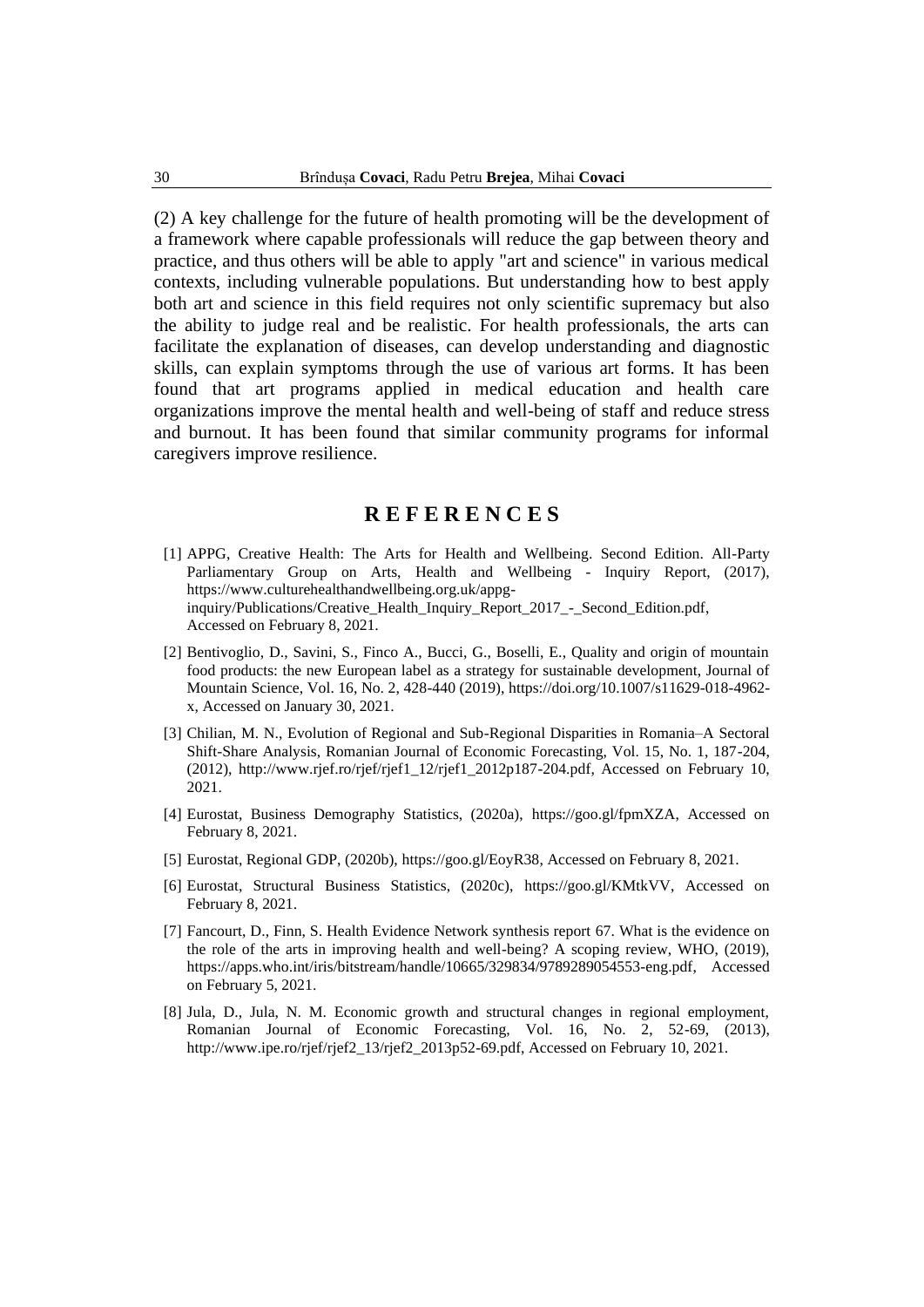- [9] Laverack, G. The Challenge of the 'Art and Science' of Health Promotion, Challenges, Vol. 8, No. 2, 22 (2017), [https://doi.org/10.3390/challe8020022,](https://doi.org/10.3390/challe8020022) Accessed on February 5, 2021.
- [10] Maikhuri, R. K., Rawat, L. S., Negi, Vikram S., Purohit, V. K., Rao, K. S., Saxena, K. G., Managing natural resources through simple and appropriate technological interventions for sustainable mountain development, Current Science, Vol. 100, No. 7, 992-997 (2011), [https://www.currentscience.ac.in/cs/Volumes/100/07/0992.pdf,](https://www.currentscience.ac.in/cs/Volumes/100/07/0992.pdf) Accessed on March 5, 2021.
- [11] Melkania, U., Prasad, H. J. S., Prasad, J., Natural resource management in mountains. Current Science, Vol. 91, No. 6, (2016), [https://www.currentscience.ac.in/Downloads/article\\_id\\_091\\_06\\_0740\\_0741\\_0.pdf,](https://www.currentscience.ac.in/Downloads/article_id_091_06_0740_0741_0.pdf) Accessed on March 5, 2021.
- [12] Misbahuzzaman, K. Traditional farming in the mountainous region of Bangladesh and its modifications, Journal of Mountain Science, Vol. 13, No. 8, 1489-1502 (2016), [https://doi.org/10.1007/s11629-015-3541-7,](https://doi.org/10.1007/s11629-015-3541-7) Accessed on January 30, 2021.
- [13] Negi, G. C. S., Agrawal, D. K. Measuring and valuing ecosystem services: Himalayan mountain context, Current Science, Vol. 91, No. 5, 119-136, (2006), [https://www.currentscience.ac.in/cs/Downloads/article\\_id\\_091\\_05\\_0573\\_0575\\_0.pdf,](https://www.currentscience.ac.in/cs/Downloads/article_id_091_05_0573_0575_0.pdf) Accessed on January 30, 2021.
- [14] Oztemel, E., Ozel, S., A conceptual model for measuring the competency level of Small and Medium-sized Enterprises (SMEs), Advances in Production Engineering & Management, Vol. 16, No. 1, 47–66, (2021), [https://doi.org/10.14743/apem2021.1.384,](https://doi.org/10.14743/apem2021.1.384) Accessed on March 5, 2021.
- [15] Parlevliet, J., Xenogiani. T., Report on informal employment in Romania, OECD Development Centre Working Papers, 271:1, (2008), [https://issuu.com/oecd\\_development\\_centre/docs/wp\\_271report\\_on\\_informal\\_employment\\_i](https://issuu.com/oecd_development_centre/docs/wp_271report_on_informal_employment_in_romania) [n\\_romania,](https://issuu.com/oecd_development_centre/docs/wp_271report_on_informal_employment_in_romania) Accessed on March 5, 2021.
- [16] Peng, L., Wang. X.X. What is the relationship between ecosystem services and urbanization? A case study of the mountainous areas in Southwest China, Journal of Mountain Science, Vol. 16, No. 12, 2867-2881 (2019), [https://doi.org/10.1007/s11629-019-5390-2,](https://doi.org/10.1007/s11629-019-5390-2) Accessed on February 5, 2021.
- [17] Sati, V.P., Vangchhia, L. Food security status in rural areas of Mizoram, Northeast India, Journal of Mountain Science, Vol. 14, No. 4, 795-805 (2017), [https://doi.org/10.1007/s11629-016-4092-2,](https://doi.org/10.1007/s11629-016-4092-2) Accessed on February 5, 2021.
- [18] Schwartz, R. (n.d.). Arts + Health. Research, Practice + Experience. [https://www.uvm.edu/sites/default/files/ih\\_cp\\_forum\\_art\\_and\\_health.pdf,](https://www.uvm.edu/sites/default/files/ih_cp_forum_art_and_health.pdf) Accessed on February 8, 2021.
- [19] Sonke, J., Music and the Arts in Health: A Perspective from the United States, Music and Arts in Action, Vol. 3, No. 2, 5-14 (2011), [https://www.artshealthresources.org.uk/wp](https://www.artshealthresources.org.uk/wp-content/uploads/2018/04/2011-Music-and-Arts-in-Health.pdf)[content/uploads/2018/04/2011-Music-and-Arts-in-Health.pdf.](https://www.artshealthresources.org.uk/wp-content/uploads/2018/04/2011-Music-and-Arts-in-Health.pdf) Accessed on February 8, 2021.
- [20] Statista, Romania: Share of economic sectors in the gross domestic product (GDP) from 2006 to 2016, 2020, [https://goo.gl/tFF8uW,](https://goo.gl/tFF8uW) Accessed on February 8, 2021.
- [21] Tomlinson, A., Lane, J., Julier, G., Grigsby D.L., Payne, A., Mansfield, L., Kay, T., John, A., Meads, C., Daykin, N., Ball, K., Tapson, C., Dolan, P., Testoni, S., Victor, C. A systematic review of the subjective wellbeing outcomes of engaging with visual arts for adults